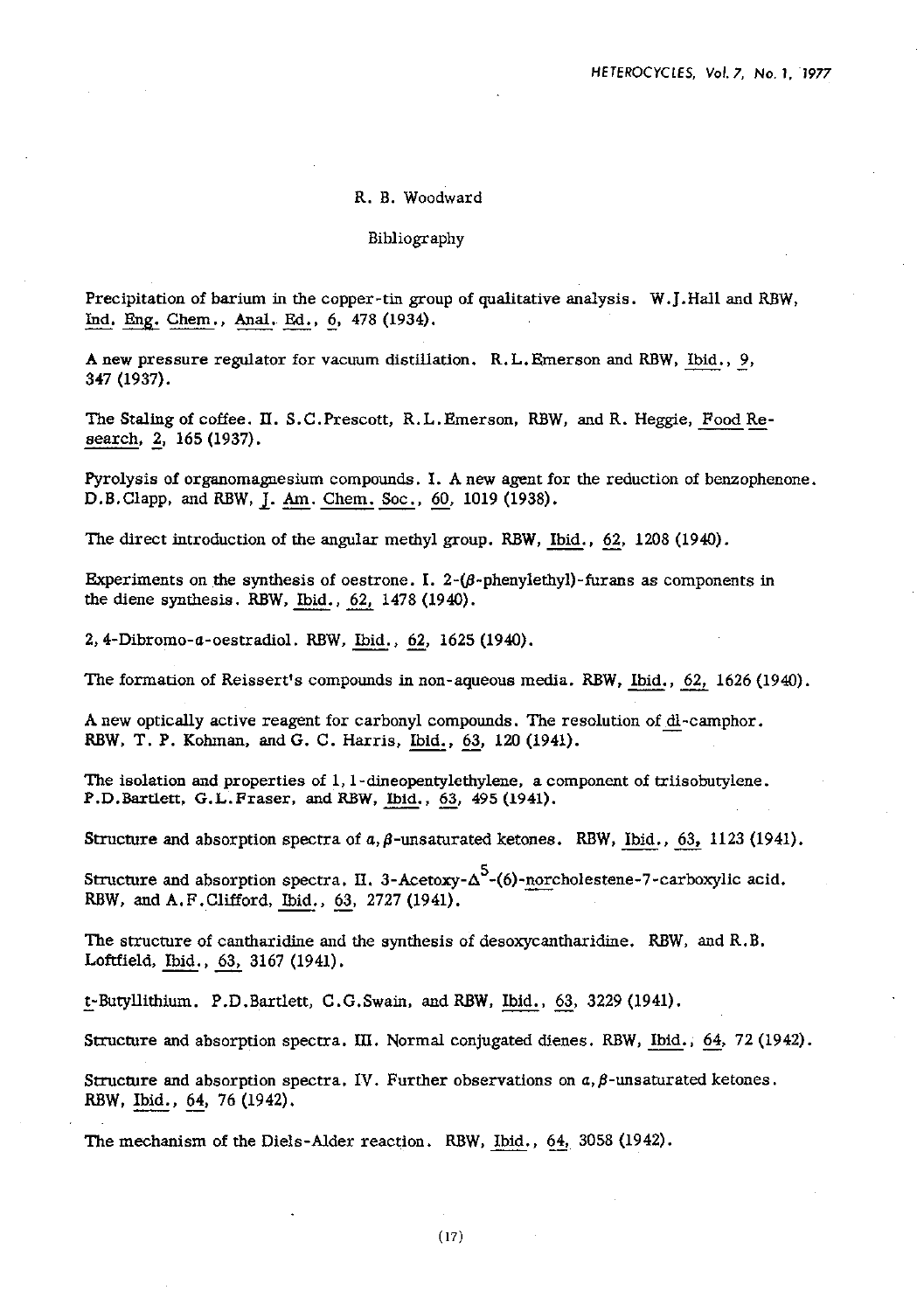The condensation of acyloins with ethyl acetate. RBW, and E.R.Blout, J. <u>Am. Chem. Soc., 64</u>, 562 (1943).

The condensation of ethyl a-acetylpropionate with ethyl chlorofumarate. **RBW,** and W. The condensation of ethyl *a*-acety<br>A. Reed, <u>Ibid., 65</u>, 1569 (1943).

Studies on diene-addition reactions. **II.** The reaction of **6,6-pentamethylenefulvene** with maleic anhydride. RBW, and H. Baer, Ibid., 66, 645 (1944).

The dimerization of 6-methoxy-3, 4-dihydronaphthalene. RBW, and R. H. Eastman, Ibid., 66, 674 (1944).

Thiophane derivatives. RBW, and R. H. Easman, Ibid., 66, 849 (1944).

The total synthesis of quinine. RBW, and W. E. Doering, Ibid., 66, 849 (1944).

The total synthesis of quinine. RBW, and W. **B.** Doering, Ibid., 67, 860 (1945).

Quininone. RBW, N. L. Wendler, and F .H.Brutschy, Ibid., 67, 1425 (1945).

m-Hydroxybenzaldehyde. RBW, Org. Syn., 25, 55 (1945).

The total synthesis of quinine. KBW, and W. E. Doering, <u>Ibid., 67</u>, 860 (1945).<br>Quininone. RBW, N. L. Wendler, and F.H.Brutschy, <u>Ibid., 67</u>, 1425 (1945).<br><u>m</u>-Hydroxybenzaldehyde. RBW, <u>Org. Syn., 25</u>, 55 (1945).<br>Tetrahyd

Synthesis of protein analogs. RBW, and C.H.Schramm, Ibid., 69, 1551 (1947).

The structure of strychnine. RBW, W. J. Brehm, and A. L. Nelson, Ibid., 69, 2250 (1947).

The reaction of **furan** with rnaleic anhydride. RBW, and H. Baer. Ibid., 70, 1161 (1948).

The structure of strychnine. Formulation of the neo bases. RBW, and W.J.Brehm, Ibid., 70, 2107 (1948). The structure of ketoyobyrine. RBW, and B. Witkop,  $\underline{\text{Ibid., 70, 2409 (1948)}}$ .<br>The action of alkali on chloral-quinaldine. RBW, and E.C.Kornfeld, Ibid., 70, 2508 (1948).

The structure of ketoyobyrine. RBW, and B. Witkop, Ibid., 70, 2409 (1948).

Biogenesis of the strychnos alkaloids. RBW, Nature, 162, 155 (1948).

The structure of santonic acid. RBW, **F** .J.Brutschy, and H.Baer, **1.** Am. Chem. Soc., 70, 4216 (1948).

The structure of sempervirine. RBW, and B. Witkop, Ibid., 71, 379 (1949).

The synthesis of sernpervirine methochloride. RBW, and W.M.McLamore, Ibid., 71, 379 (1949).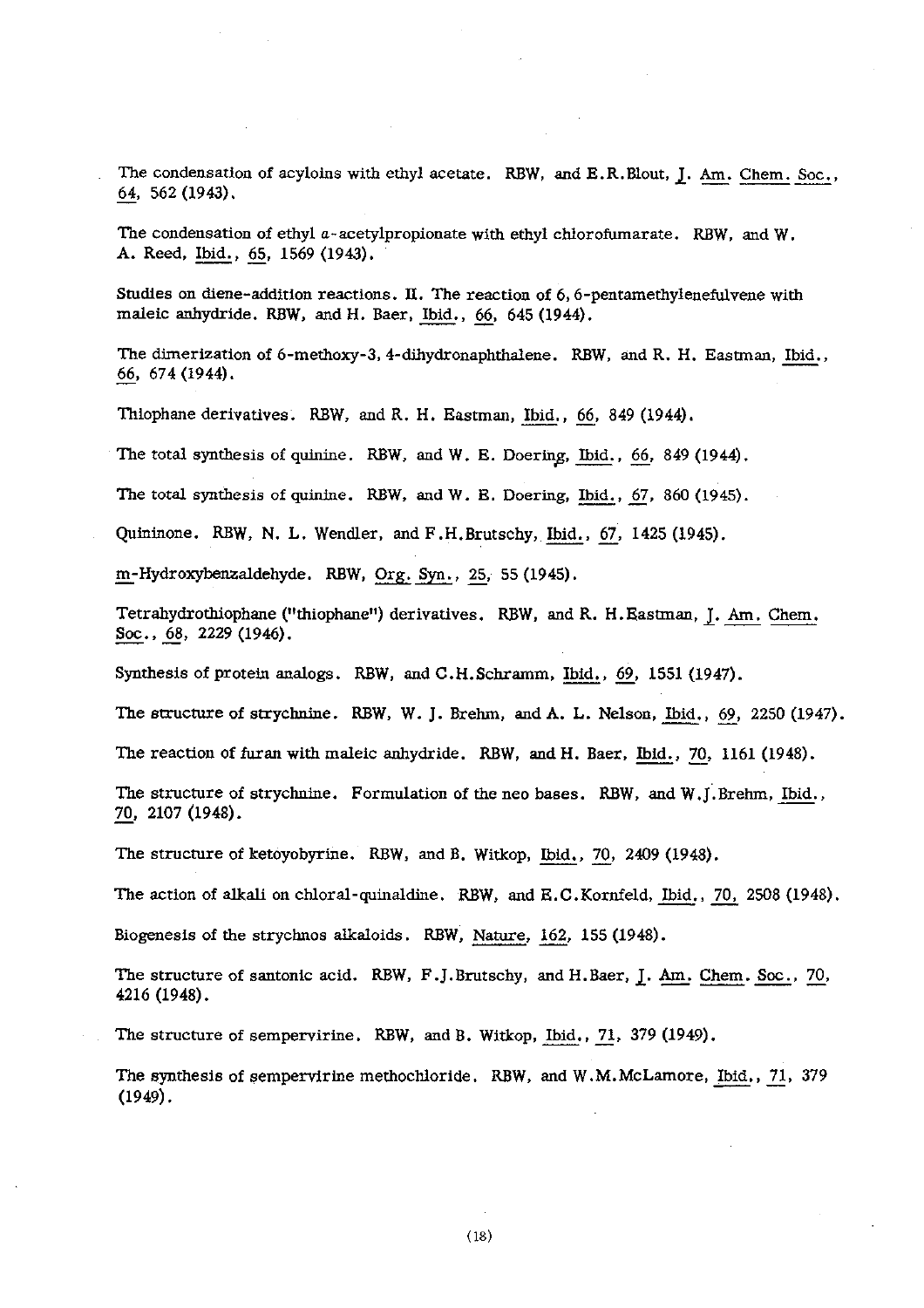The structure of patulin. RBW, and Gurbakhsh Singh, J. Am. Chem. Soc., 71, 758 (1949).

Ethyl 2-pyridylacetate. RBW, and E. C. Kornfeld, Org. Syn., 29, 44 (1949).

Physical methods in the study of penicillin. RBW, **A.** Newberger, and N. R. Trenner, Chapter **XIV** in Chemistry **f** Penicillin, Princeton University Press, 1949.

The constitution of penicillins. J.R.Johnson, RBW, and R. Robinson, Chapter XV in Chemistry **f** Penicillin, Princeton University Press, 1949.

The autoxidation of menthofuran. RBW, and R.H. Eastman, J. **Am.** Chem. Soc., 72, 399 (1950). Chemistry of Peniculin, Princeton University Press, 1949.<br>The autoxidation of menthofuran. RBW, and R.H. Eastman, J. Am. Chem. Soc., 72, 3<br>(1950).<br>Synthesis and rearrangement of cyclohexadienones. RBW, and Tara Singh, <u>Ibi</u>

494 (1950). Synthesis and rearrangement of cyclohexadienones. RBW, and Tara Singh,  $\underline{Ibid.}$ , 72, 494 (1950).<br>The structure of the santonides. RBW, and E.C.Kovach, Ibid., 72, 1009 (1950).

The synthesis of ring systems related to morphine. IV. N-Methylisomorphinane. M.Gates, RBW, and W.F.Newhall, and R. Kunzli, Ibid., *72,* 1141 (1950).

The structure of the acidic dimer of methylketene. RBW, and G.Smal1, Jr., Ibid., 72, 1297 (1950).

The synthesis of patulin. RBW, and Gurbakhsh Singh, Ibid., 72, 1428 (1950).

The synthesis of patulin. RBW, and Gurbakhsh Singh, <u>Ibid., 72</u>, 1428 (1950).<br>The structure of patulin. RBW, and Gurbakhsh Singh, <u>Experientia, 6,</u> 238 (1950). The structure of patulin. RBW, and Gurbakhsh Singh, Experientia, 6, 238 (1950).<br>Allopatulin. RBW, and Gurbakhsh Singh, <u>J. Am. Chem. Soc., 72</u>, 5351 (1950).

The synthesis of patulin. RBW, and Gurbakhsh Singh, <u>Ibid., 72</u>, 1428 (1950).<br>The structure of patulin. RBW, and Gurbakhsh Singh, <u>Experientia, 6</u>, 238 (1950).<br>Allopatulin. RBW, and Gurbakhsh Singh, <u>J. Am. Chem. Soc., 72</u> The total synthesis of a steroid. **RBW, F.** Sondheimer, D. Taub, K. Heusler, and W. M. McLamore, **L. Am.** Chem. Soc., 73, **2403** (1951).

The total synthesis of some naturally occurring steroids. RBW, F. Sondheimer, and D. Taub, Ibid., 73, 3547 (1951).

The total synthesis of cholesterol. RBW, F. Sondheimer, D. Taub, bid., 73, 3358 f1951).

The total synthesis of cortisone. RBW, F. Sondheimer, and D, Taub, Ibid., 73, 4057 (1951).

The structure of iron bis-cyclopentadienyl. G. Wilkinson, M. Rosenblum, M. C. Whiting, and RBW, <u>Ibid., 74</u>, 2125 (1952).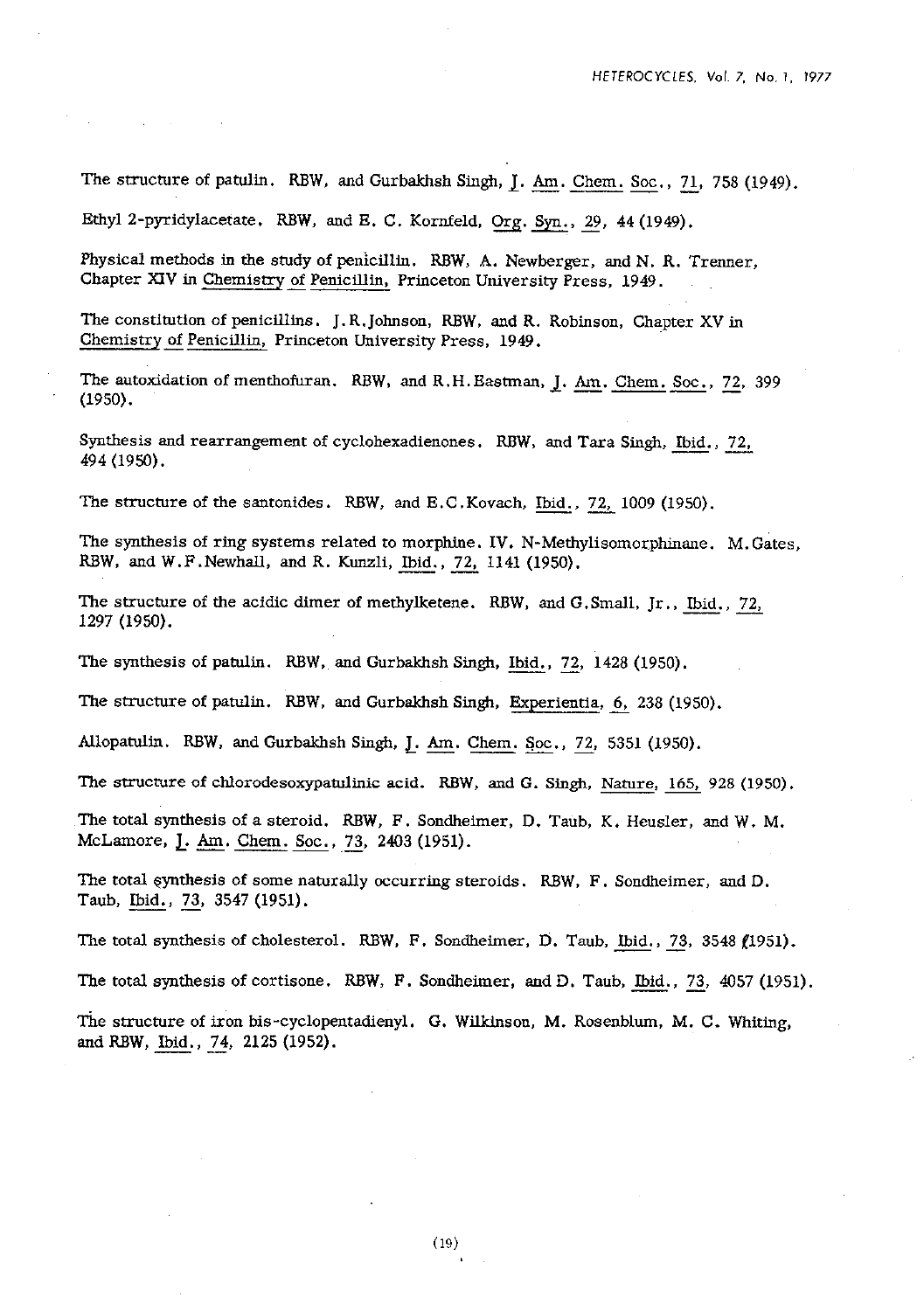A new aromatic system. RBW, M. Rosenblum, and M. C. Whiting, J. Am. Chem. Soc., 74, 3458 (1952).

Terramycin. V. Structure of terrinolidc. **An** acid degradation product of terramycin F.A.Hochstein, P.P.Regna, K.J.Brunings, and RBW, bid., *3,* 3706 (1952).

Terramycin. **VI.** The structure of  $a$ - and  $\beta$ -apoterramycin, acid rearrangement products of terramycin. F .A. Hochetein, C. R.Stephens, P. N.Gordon, P.P. Regna, F .J.Pilgrim, K.J. Brunings, and RRW, Ibid., 74, 3707 (1952).

Terramycin. VII. The structure of terramycin. F .A.Hochstein, C.R.Stephens, L.H.Conover Terramycin. VII. The structure of terramycin. F.A.Hochstein, C.R.Step<br>P.P.Regna, R.Pasternack, K.J.Brunings, and RBW, <u>Ibid., 74</u>, 3708 (1952).<br>The total synthesis of steroids. RBW, F. Sondheimer, D. Taub, K. Heusle<br>McLamo

The total synthesis of steroids. RBW, F. Sondheimer, D. Taub, K. Heusler, and W. M. McLamore, Ibid., 74, 4223 (1952).

Terramycin. **VIII.** Structure of aureomycin and terramycin. C.R.Stephens, I..H.Conover, F.A.Hochstein, P.P.Regna, F. J. Pilgrim, K.J.Brunings, and RBW, Ibid., 74, 4976 (1952).

Synthese des 3'.8-Dimethyl-1.2-cyclopenteno-phenanthrens. RBW, H.H.Inhoffen, H.O. Larson, and K.H.Menzel, Ber., 86, 594 (1953).

The cyclization of squalene in cholesterol synthesis. RBW, and K. Bloch, J. Am. Chem. Soc., 74, 2023 (1953).

Magnamycin. **11.** Mycarose, an unusual branched-chain desoxysugar from magnamycin P.P.Regna, F.A.Hochstein, R.L.Waper, Jr., and RBW, Ibid., 75, 4625 (1953).

A synthesis of 1,3-butylene oxide. F.Sondheimer, and RBW, Ibid., 75, 5438 (1953).

The structure of terramycin. F. A.Hochstein, C. R.Stephens, L.H.Conover, P.P. Regna, R.Pasternack, P.N.Gordon, F.J.Pilgrim, K.J.Brunings, and RBW, Ibid., 75, 5455 (1953).

Vol. 111, Academic Press, 1953.

The chemistry of the cinchona alkaloids. Richard B. Turner, and RBW, in <u>The Alkaloids</u>, Vol. III, Academic Press, 1953.<br>A direct stereochemical correlation of a sesquiterpene alcohol with the steroids. B. Rinike J. Kalvod **A** direct stereochemical correlation of a scsquiterpene alcohol with the steroids. B.Riniker. 313 (1954).

The constitutions of cevine and some related alkaloids. D.H.R.Barton, O.Jeger, V.Prelog, and RBW, Experientia, 10, 81 (1954). The constitutions of cevine and some related<br>and RBW, <u>Experientia, 10</u>, 81 (1954).<br>The synthesis of lanostenol. RBW, A.A.Patc<br>Kelly, <u>J. Am. Chem. Soc.</u>, <u>76</u>, 2852 (1954).

The synthesis of Ianostenol. RBW, A.A.Patchett, D.H.R. Barton, D.A.J.Ives, and R.B.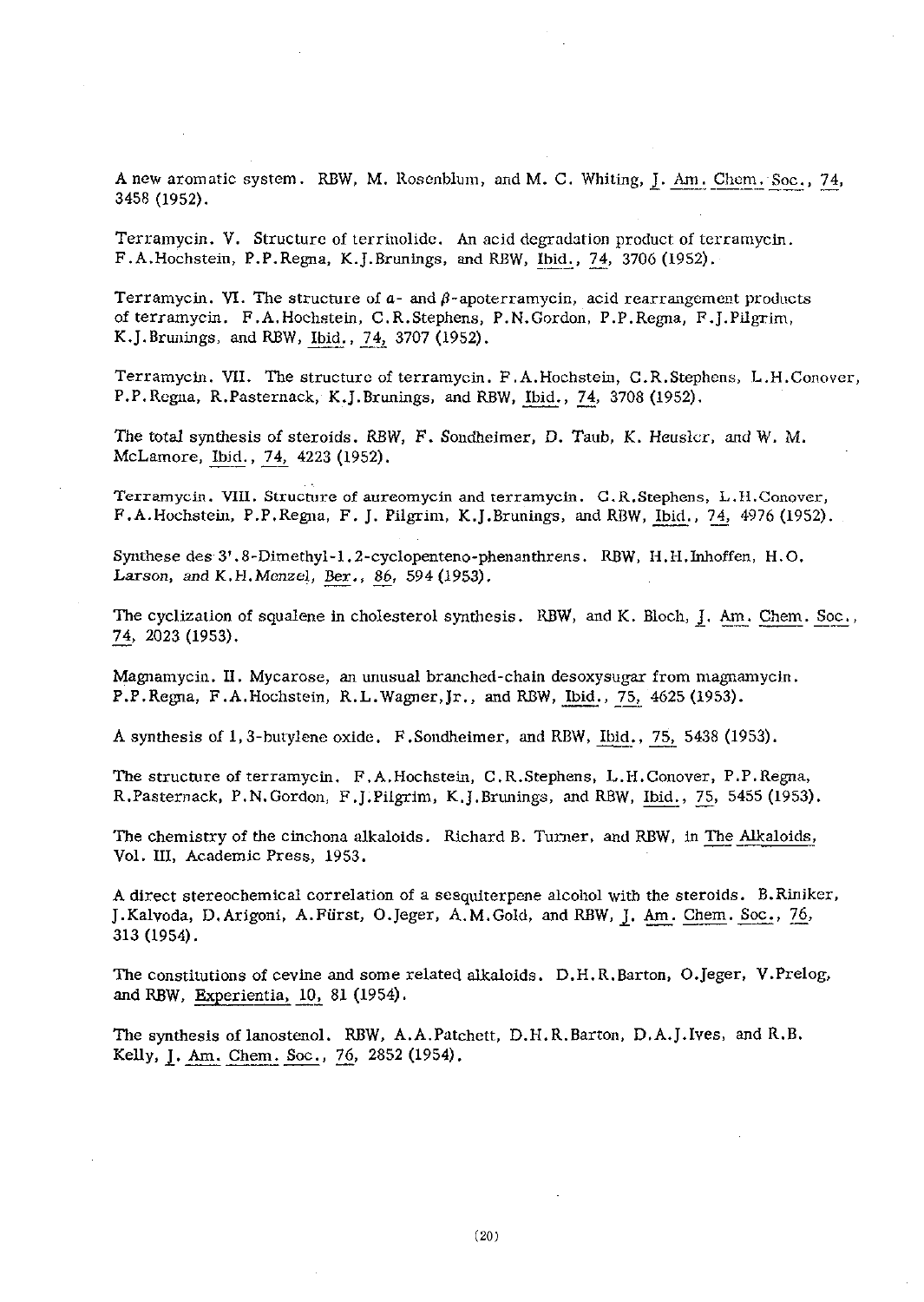A direct inter-relationship of lanostadienol (lanosterol) and cholesterol. D.H.R.Barton, D. A. J. Ives, R. B. Kelly, RBW, and A. A. Patchett, Chem. and Ind., 1954, 605.

 $\mathcal{F}^{\mathcal{F}}_{\mathcal{F}}$  , where  $\mathcal{F}^{\mathcal{F}}_{\mathcal{F}}$ 

The structure of aureomycin. C.R.Stephens, L.H.Conover, R.Pasternack, F.A.Hochstein, W .T.Moreland, P.P. Regna, F. J.Pilgrim, K. J.Brunings, and RBW, **1. Am.** Chem. Sot., 76, 3568 (1954).

The total synthesis of strychnine. RBW, Michael P. Cava, W.D.Ollis, A.Hunger, M.U. Däniker, K.Schenker, Ibid., 76, 4749 (1954).

The total synthesis of lysergic acid and ergonovine. Edmund C. Kornfeld, E.J.Fornefeld, G.Bruce Kline, Marjorie J.Mann, Reuben G. Jones, and RBW, Ibid., 76, 5256 (1954).

The stereochemistry of the santonic acids. RBW, and Peter Yates, Chern. and Ind., 45154, 1391.

Veratrum Alkaloide 5. Uber die Konstitution der Decevinistiure, F.Giutschi, O.Jeger, V.Prelog, and RBW, Helv. chim. acta, XXXVII, 2280 (1954).

Veratrum Alkaloids 6. Die Konstitution der Hexan-tetracarbonsäure aus Cevin und Germin. O.Jeger, R.Mirza, V.Prelog, Ch.Voge1, and RBW, Ibid., XXXVII, 2295 (1954).

Veratrum Alkaloids 7. Die Konstitution des Ringes F und die Absolute Konfiguration des Kohlenstoffatoms 25 des Cevins. O.Jeger, V.Prelog, E.Sandt, and RBW, Ibid., XXXVII, 2302 (1954).

Veratrum Alkaloids 9. Absolute Konfiguration des Kohlenstoffatoms 10 in Cevin und verwandten<br>Alkaloiden. F.Gautschi, O.Jeger, V.Prelog, and RBW, <u>Ibid., XXXVIII,</u> 296 (1955). 2302 (1954).<br>Veratrum Alkaloids 9. Absolute Konfi<br>Alkaloiden. F.Gautschi, O.Jeger, V.<br>7-Norbornenyl and 7-norbornyl cations<br><u>J. Am. Chem. Soc</u>., <u>77</u>, 4183 (1955).<br>The total synthesis of strychnine. RB

7-Norbornenyl and 7-norbornyl cations. S. Winstein, M. Shatavsky, C. Norton, and RBW,

The toial synthesis of strychnine. RBW, XIVth International Congress of Pure and Applied Chemistry, in Experientia Supplementum II, 1955.

Neuere Entwicklungcn in der Chemie der Nanirstoffe. RBW, **9w.** Chem., 68, **13** (1956).

The structures of tetraphyllicine, ajmalidine and rauvomitinc. C.Djerassi, M.Gorman,

S.C.Pakrashi, and RBW, <u>J. Am. Chem. Soc., 78</u>, 1259 (1956).<br>The total synthesis of reserpine. RBW, F.E.Bader, H.Bickel, <u>Ibid., 78,</u> 2023 (1956). The total synthesis of reserpine. RBW, F. E. Bader, H.Bicke1, A. J. Prey, and R. W. Kierstead,

**A** simplified route to a key intermediate in the total synthesis of reserpine. RBW, F.E.Bader, H.Bickel, A.J.Frey, and R.W.Kierstead, Ibid., 78, 2657 (1956).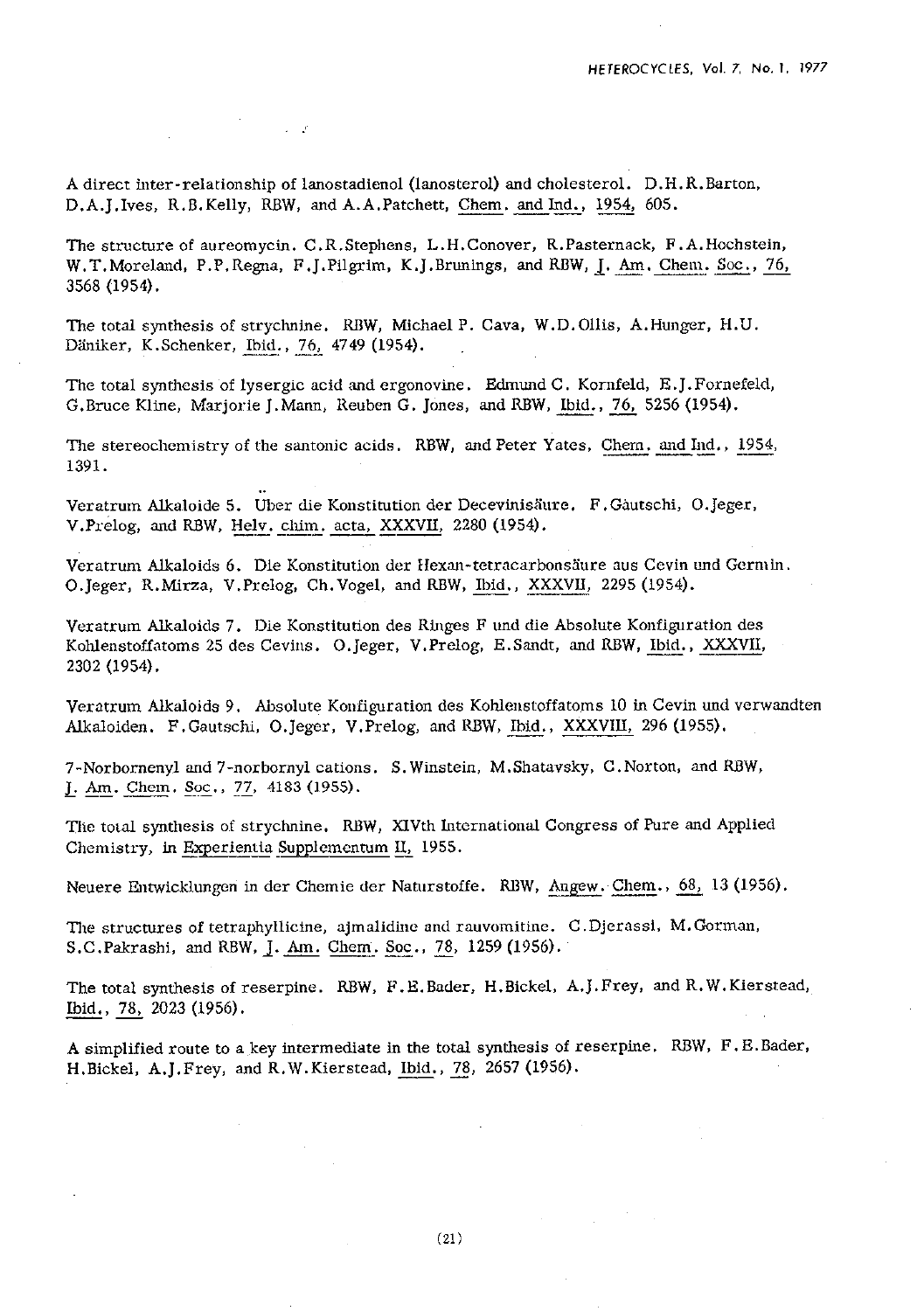4,5-Dihydro-2,3; 6,7-dibenzoxepindion-(4,5). RBW, F. Mathys, and V.Prelog, <u>Helv.</u><br>chim. <u>acta, XXXIX</u>, 1095 (1956). 4, 5-Dihydro-2, 3; 6, 7-dibenzoxep.<br><u>chim. acta, XXXIX</u>, 1095 (1956).

The total synthesis of lysergic acid. E.C.Kornfeld, E.J.Fornefeld, G.B.Kline, M.J. The total synthesis of lysergic acid. E.C.Kornfeld, E.J.Fornefeld, G.B.Kline, M.<br>Mann, D.E.Morrison, R.G.Jones, and RBW, <u>J. Am. Chem. Soc., 78</u>, 3087 (1956).

Acidity constants of the tetracycline antibiotics. C.R.Stephens, K.Murai, K.J.Brunings, and RBW, Ibid., 78, 4155 (1956). Mann, D.E.Morrison, R.G.Jones<br>Acidity constants of the tetracycli<br>and RBW, <u>Ibid., 78,</u> 4155 (1956).

Synthesis. RBW, in <u>Perspectives in Organic Chemistry</u>, p. 155, Interscience Publishers, Inc., New York 1956.<br>The structure and biogenesis of the Macrolides, a new class of natural products. RBW, in Festschrift Arthur Stol Inc., New York 1956.

The structure and biogenesis of the Macrolides, a new class of natural products. RBW, in Festschrift Arthur Stoll, p. 524, Birkhäuser A.G., Basel, Switzerland, 1957.

Struktur und Biogenese der Makrolide, Eine neue Klasse von Naturstoffen. RBW, Angew. Chem.,  $69, 50$  (1957).

The synthesis of lanosterol (lanostadienol). RBW, A.A.Patchett, D.H. R.Barton, D.A.J. Ives, and R.B.Kelly, J.Chem. Soc., 1957, 1131.

The total synthesis of reserpine. RBW, F.E.Bader, H.Bicke1, A.J.Frey, and R.W. Kierstead, Tetrahedron, 2, 1 (1958).

The total synthesis of reserpine. RBW, F.E.Bader, H.Bickel, A.J.Frey, and R.W.<br>Kierstead, <u>Tetrahedron, 2</u>, 1 (1958).<br>cis-Hydroxylation of a synthetic steroid intermediate with iodine, silver acetate and wet<br>acetic acid. acetic acid. RBW, and F.V.Brutcher, Jr.. **l. Am.** Chem. Soc., 80, 209 (1958). cis-Hydroxylation of a a<br>acetic acid. RBW, and<br>The structure of gliotox<br>Ibid., 80, 1001 (1958).

The structure of gliotoxin. Malcolm R.Bell, John R. Johnson, Bernard S. Wildi, and RBW,

The Structure and chemistry of ferrocene. **IU.** Evidence pertaining to the ring rotational barrier. Myron Rosenblum and RBW, Ibid., 80, 5443 (1958).

The mechanism of the isomerization of steroidal sapogenins at C.25. **RBW,** Franz Sondheimer, and Yebuda Mazur, Ibid., 80, 6693-(1958).

The mechanism of the Diels-Alder reaction. RBW and Thomas J. Katz, Tetrahedron, 5, 70 (1959).

A reinvestigation of Thorpe's synthesis of bicyclobutane derivatives. H. **0.** Larson and RBW, hemer, and Yehuda Mazur,<br>The mechanism of the Diels-<br>(1959).<br>A reinvestigation of Thorpe's<br>Chem. and Ind., 1959, 193.<br>The mechanism of the Diels-

The mechanism of the Diels-Alder reaction. RBW and Thomas J. Katz, Tetrahedron Letters, No. 5, p. 19 (1959).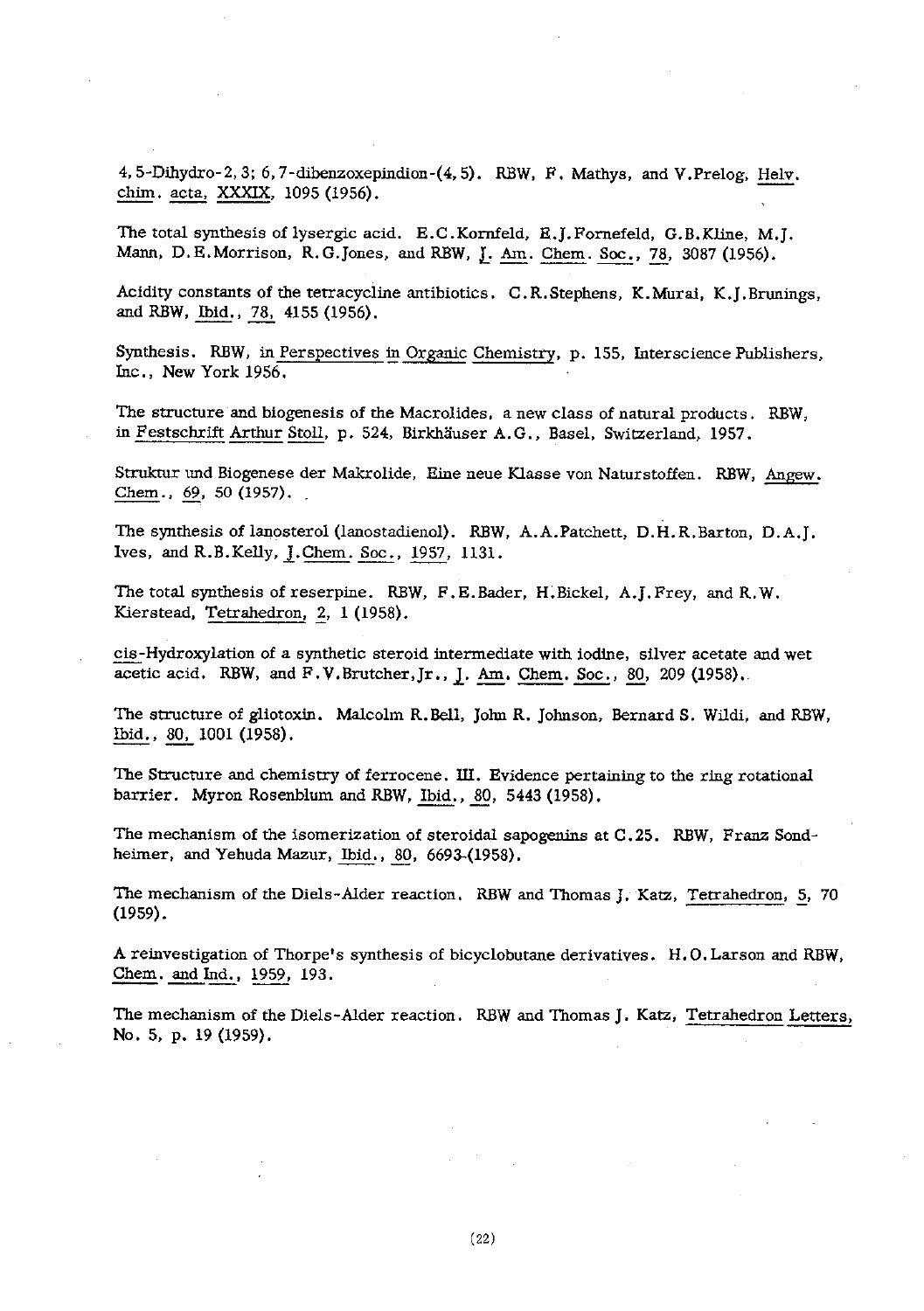The synthesis of ellipticine. RBW, G. A. Iacobucci, and F. A. Hochstein, **1.** Am. Chem.  $Soc., 81, .4434 (1959).$ 

The structure of the thermochromic form of bianthrone. RBW and Edel Wasserman,  $\underline{i}bid..$ , 81, 5007 (1959).

Calycanthine: the structure of the alkaloid and its degradation product, calycanine. RBW, N. C. Yang, T. J. Katz, V. M. Clark, J. Harley-Mason, R. F. J. Ingleby, and N. Sheppard, 81, 5007 (1959).<br>81, 5007 (1959).<br>Calycanthine: the structure of N. C. Yang, T. J. Katz, V. 1<br>Proc. Chem. Soc., 1960, 76

The structure of oleandomycin. F. A. Hochstein, Hans Els, W. D. Celmer, B. L. Shapiro, and RBW, J. Am. Chem. Soc., 82, 3225 (1960).

The total synthesis of chlorophyll. RBW, W. A. Ayer, J. M. Beaton, F. Bickelhaupt, R. Bonnett, P. Buchschacher, G. L. Closs, H. Dutler, J. Hannah, F. P. Hauck, S. Ito, A. Langemann, E. Le Goff, W. Leimgruber, W. Lwowski, J. Sauer, Z. Valenta, and H. and KBW, <u>J. Am. Chem. Soc.</u><br>The total synthesis of chloro<br>Bonnett, P. Buchschacher, G<br>Langemann, E. Le Goff, W.<br>Volz, <u>ibid., 82</u>, 3800 (1960.

Totalsynthese des Chlorophylls. RBW, Angew. Chem., 72, 651 (1960).

The reaction of isoxazolium salts with bases. RBW and R. A. Olofson, <u>J. Am. Chem. Soc.</u>, 83, 1007 (1961).

A new synthesis of peptides. RBW, **R.** A. Olofson, and Hans Mayer, ibid., 83, 1010 (1961).

Structure and the optical rotatory dispersion of saturated ketones. William Moffitt, RBW, Structure and the optical rotatory dispersion of saturated ketones. W<br>A. Moscowitz, W. Klyne, and Carl Djerassi, <u>ibid., 83</u>, 4013 (1961).

The total synthesis of chlorophyll. RBW, Pure and Applied Chemistry, 2, 383 (1961).

A new aspect of the chemistry of chlorins. RBW and Vinko Škarić, <u>J. Am. Chem. Soc.</u>, 83, 4676 (1961).

Eine ungewohnliche Substitutionsreaktion an einem Phenylkern mit nachfolgender Ringerweiterung. E. F. Jenny, K. Schenker and RBW, Angew. Chem., 73, 756 (1961).

Die Cycloaddition von Aethoxyacetylen an Diphenylketen. J. Druey, E. F. Jenny, **K.**  Schenker and RBW, Helv. Chim. Acta, XLV, 600 (1962).

The synthesis of L-(-)-mycarose and L-(-)-cladinose. David M. Lemal, **P.** D. Pacht, and RBW, Tetrahedron, 18, 1275 (1962)

 $\ddot{\phantom{0}}$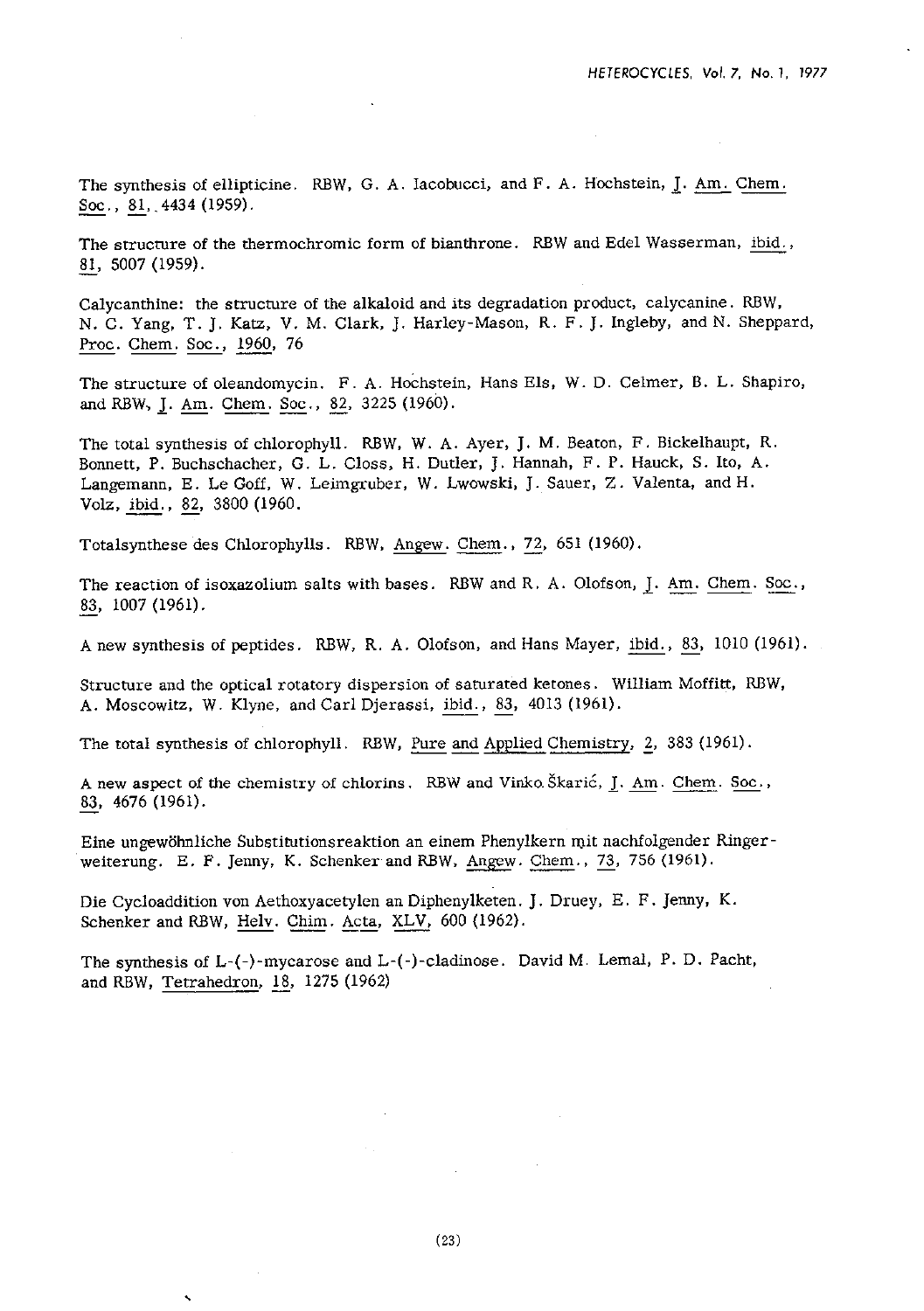The total synthesis of 6-demethyl-6-deoxytctracycline. L. H. Conover, K. Butler, J. D. Johnston, J. J. Korst and RBW, J. Am. Chem. Soc., 84, 3222 (1962).

Fundamental studies in the chemistry of macrocyclic systems related to chlorophyll. RBW, Industrie Chimique Belge, 27, 1293 (1962). Johnston, J. J. Korst and RBW, <u>J. Am. Chem. Soc., 84</u>, 3222 (1962).<br>Fundamental studies in the chemistry of macrocyclic systems related to chlorophyll. RBW, <u>Iour.</u> Industrie Chimique Belge, 27, 1293 (1962).<br>The investiga

The structure of  $\tau$ -metasantonin. RBW and Peter Yates, J. Am. Chem. Soc., 85, 551 (1963).

The structure of the  $a$ - and  $\beta$ -metasantonins. RBW and Peter Yates, ibid., 85, 553 (1963).

The structure of tribromosantonin. RBW, S. G. Levine and Peter Yates, ibid., 85, 557 (1963).

The total synthesis of strychnine. RBW, Michael P. Cava, W. D. Ollis, A. Hunger, H. U. Daeniker and K. Schenker, Tetrahedron, 19, 247 (1963).

The total synthesis of a tetracycline. RBW, Pure and Appl. Chem., **6,** 561 (1963).

The structure of streptonigrin. K. V. Rao, K. Biemann, and RBW, 1. Am. Chem. Soc., The s<br><u>85</u>, 2 85, 2532 (1963).

Art and science in the synthesis of organic compounds: retrospect and prospect. RBW, in 85, 2532 (1963).<br>Art and science in the synthesis of organic compounds: retrosp<br>Pointers and Pathways in Research, CIBA of India, Ltd., 1963.

Preparation and reactivity of bridge-substituted bicyclo[3.2.1] octyl and bicyclo[3.3.1] nonyl toluenesulfonates. C. S. Foote and RBW, Tetrahedron, 20, 687 (1964).

Triquinacene. RBW, Tadamichi Fukunaga, and Robert C. Kelly, J. Am. Chem. Soc., 86, 3162 (1964).

The structure of tetrodotoxin. RBW, Pure and Appl. Chem., 9, 49 (1964).

The structure of tetrodotoxin. RBW and J. Zanos Gougoutas, 1. Am. Chem. Soc., 86, 5030 (1964).

A total synthesis of colchicine. RBW in The Harvey Lectures, p. 31, Academic Press, New York, 1965.

The stereochemistry at C. 5 in oxytetracycline. M. Schach von Wittenau, R. K. Blackwood, L. H. Conover, R. H. Glauert, and RBW, 1. Am. Chem. Soc., *87,* 134 (1965).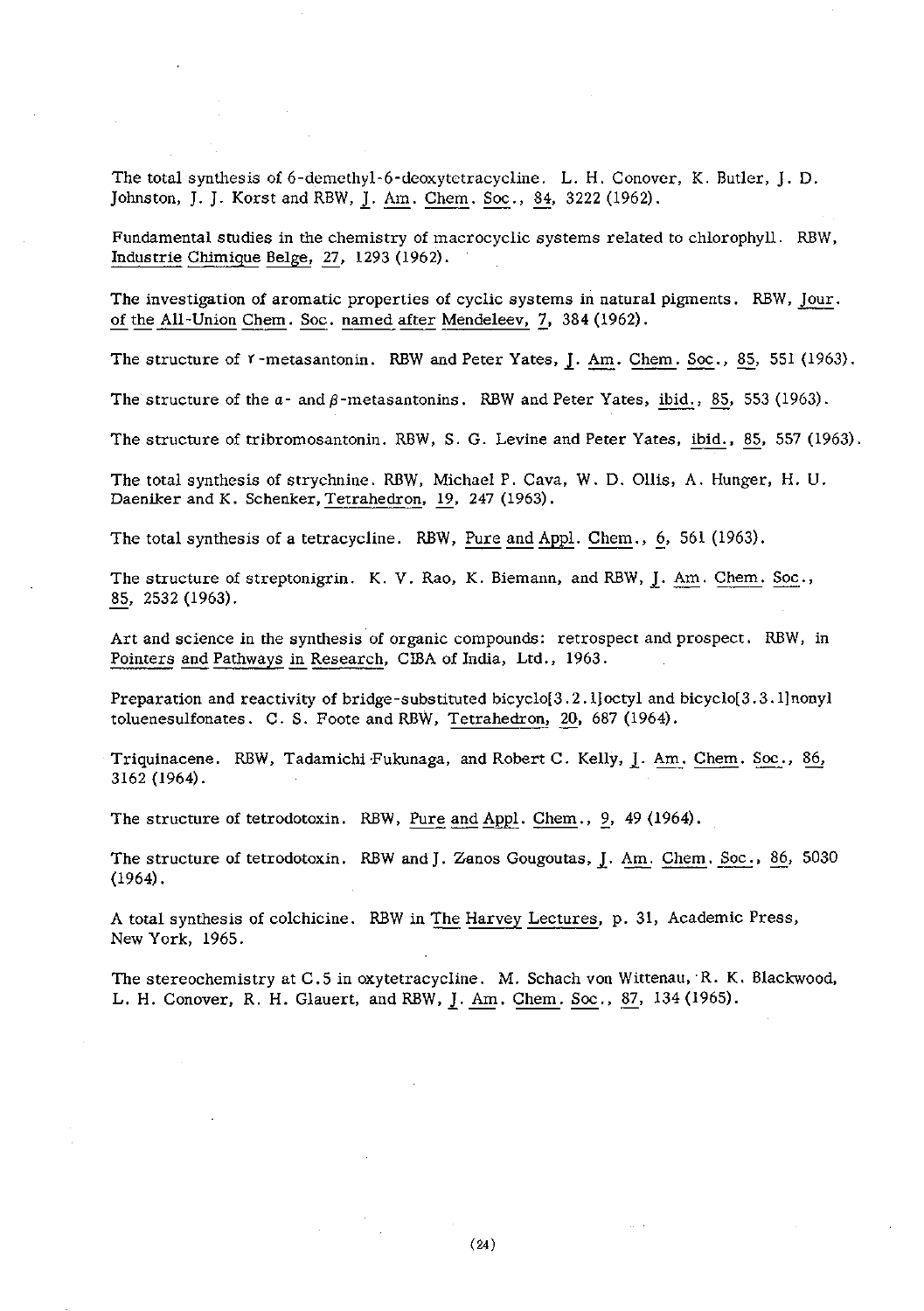Stereochemistry of electrocyclic reactions. RBW and Roald Hoffmann, <u>J. Am. Chem. Soc</u>., 87, 395 (1965). 87, 395 (1965).

Digital computer program for calculation of molecular formulae. D. A. Usher, J. Zanos Gougoutas and RBW, Anal. Chem,, 37, 330 (1965).

Selection rules for concerted cycloaddition reactions. Roald Hoffmann and RBW, J. **Am.**  Gougoutas and RBW, <u>Anal.</u> Chem. Soc., 87, 2046 (1965). Chem. Soc., 87, 2046 (1965).<br>Selection rules for sigmatropic reactions. RBW and Roald Hoffmann, ibid., 87, 2511 (1965).

Orbital symmetries and endo-exo relationships in concerted cycloaddition reactions. Roald Orbital symmetries and <u>endo-exo</u> relationsh<br>Hoffmann and RBW, <u>ibid., 87</u>, 4388 (1965). Orbital symmetries and endo<br>Hoffmann and RBW, <u>ibid., 87</u><br>Orbital symmetries and orier<br>RBW, <u>ibid., 87</u>, 4389 (1965).

Orbital symmetries and orientational effects in a sigmatropic reaction. Roald Hoffmann and RBW, ibid., 87, 4389 (1965).

The N-ethylbenzisoxazolium cation. I. Preparation and reactions with nucleophilic species. D. S. Kemp and RBW, Tetrahedron, 21, 3019 (1965).

The structure of magnamycin. RBW, Larry S. Weiler and P. C. Dutta, <u>J. Am. Chem. Soc</u>., <u>87</u>, 4662 (1965).

The total synthesis of cephalosporin C. RBW, K. Heusler, J. Gosteli, P. Naegeli, W. 87, 4662 (1965).<br>The total synthesis of cephalosporin C. RBW, K. Heusler, J. Gosteli, P. Naegeli,<br>Oppolzer, R. Ramage, S. Ranganathan, and H. Vorbrüggen, ibid., 88, 852 (1966).

N-Aryl- and N-t-butylisoxazolium salts. RBW and D. J. Woodman, J. Org. Chem., 31, 2039 (1966).

N-c-Butylketoketenimines. RBW and D. J. Woodman, J. Am. Chem. Soc., *88,* 3169 (1966).

Recent advances in the chemistry of natural products. RBW in "Les Prix Nobel en 1965, " p. 192, P. A. Norstedt and Soner, Stockholm (1966).

Neuste Fortschritte in der Chemie der Naturstoffe. RBW., Angew, Chem., 78, 557 (1966).

Recent advances in the chemistry of natural products. RBW, Science, 153, 487 (1966).

The reaction of isoxazolium salts with nucleophiles. RBW and R. A. Olofson, Tetrahedron, Supplement No. 7, 415 (1966).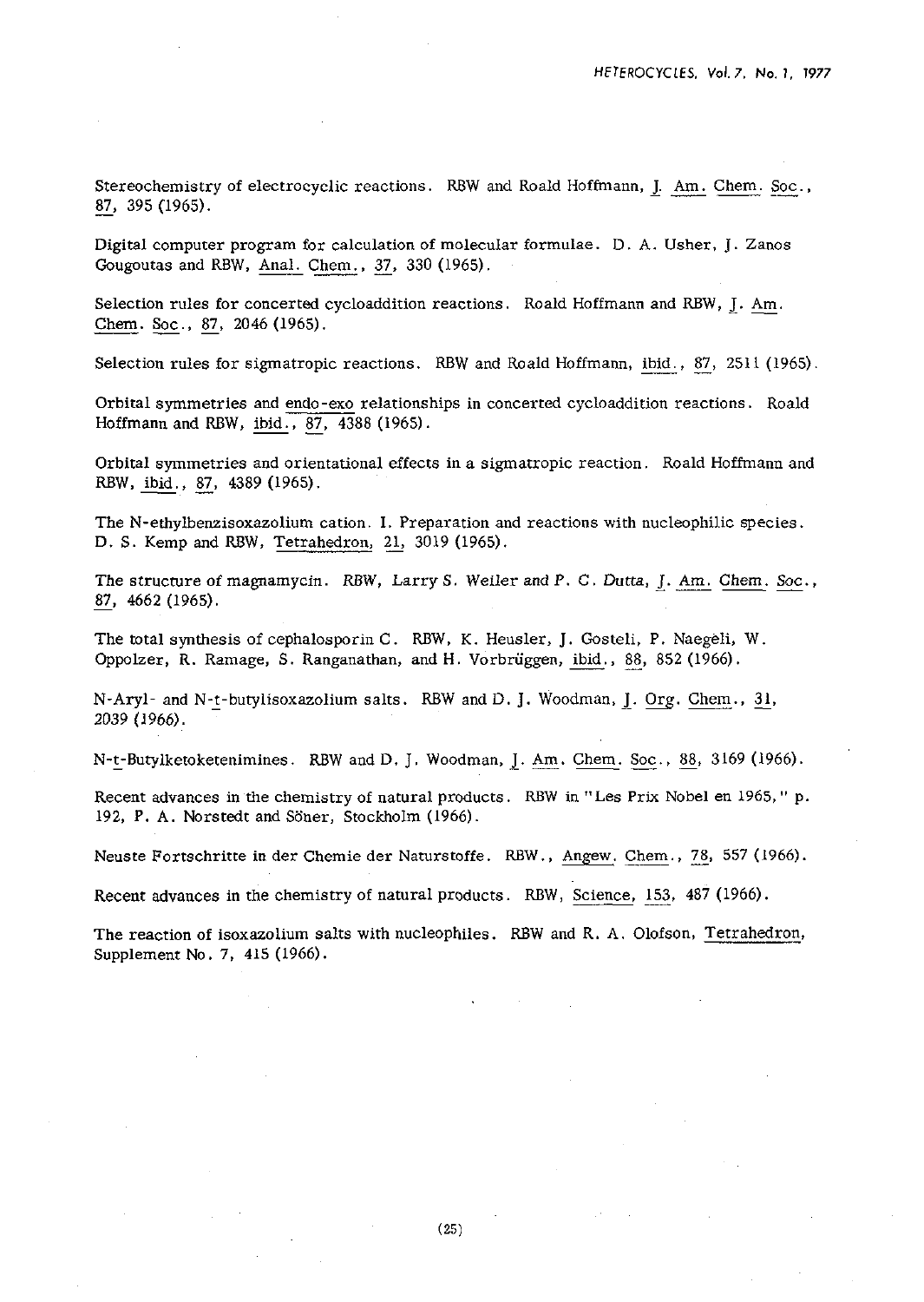A useful synthesis of peptides. RBW, R. A. Olofson and H. Mayer, Tetrahedron, Sup plement No. 8 (Part I), 321 (1966).

The reaction of 3-unsubstituted N-arylisoxazolium salts with carboxylic acid anions RBW, D. J. Woodman, and Yoshiro Kobayashi, J. Org. Chem., 32,388 (1967).

The conservation of orbital symmetry. RBW in "Aromaticity", p. 217, Special Publication No. 21, The Chemical Society, London, 1967.

The total synthesis of dl-6-demethyl-6-deoxytetracycline. **J.J.Korst, J. David Johnston**, K. Butler, E. J. Bianco, L. H. Conover and RBW, J. Amer. Chem. Soc., 90, 439 (1968)

The conservation of orbital symmetry. R. Hoffmann and RBW, Accts. Chem. Res., *I,*  17 (1968). K. Butler, E. J. Bianco, L. H. Conover and RBW,<br>The conservation of orbital symmetry. R. Hoffma<br>17 (1968).<br>Stable enol esters from N-t-butyl-5-methylisoxazol<br>Woodman, <u>J. Amer. Chem. Soc., 90</u>, 1371 (1968).<br>PX0-2-Hydroxyen

Stable enol esters from N-t-butyl-5-methylisoxazolium perchlorate. RBW and D. J. The conservation of orbital symmetry. R. Hoffmann and RBW, <u>Accts. Chem. Res</u>.,<br>17 (1968).<br>3table enol esters from N-t-butyl-5-methylisoxazolium perchlorate. RBW and D. J.<br>2000 Noodman, <u>J. Amer. Chem. Soc., 90</u>, 1371 (196

Der Mechanismus der säurekatalysierten Cyclodehydratisierung von 3.4-Bis-[4-oxoexo-2-Hydroxyepicamphor. Ian Fleming and RBW, <u>J</u>. Chem. Soc. (C), 1289 (1968).<br>Der Mechanismus der säurekatalysierten Cyclodehydratisierung von 3.4-Bis-[4-oxo-cyclohexen-(1)-yl]-hexandiol-(3.4). RBW, Roland E. Lehr and H. Der Mechanism<br>cyclohexen-(1)-<br>714, 57 (1968).

Recent advances in the chemistry of natural products. RBW, Pure and Applied Chem., Recent advance<br>17, 519 (1968).

Dimethyl **1,3-diphenylbicyclobutane-2,4-dicarboxylates.** RBW and David L. Dalrymple, **L.** Amer. Chem. Soc., **91,** 4612 (1969).

The methoxazonyl group. RBW and Claude Winmer, Tetrahedron Lerters, 2689 (1969).

On the oxidation products of benzaldehyde phenylhydrazone and the isomers of benzil The methoxazonyl group. RBW and Claude Wintner, Tet<br>On the oxidation products of benzaldehyde phenylhydrazo<br>osazone. RBW and Claude Wintner, ibid., 2697 (1969).

On the structure of Max Bergmann's "Benzaldehyde Phenylhydrazone Oxide". RBW and Claude Wintner, *ibid.*, 2693 (1969).

Azlactone formation in the isoxazolium salt method of peptide synthesis. RBW and D. J. Woodman, J. Org. Chem., 34, 2742 (1969).

*r* Elimination of a sulfonyl group to form a cyclopropane ring. W. L. Parker and RBW, ibid., 34, 3085 (1969).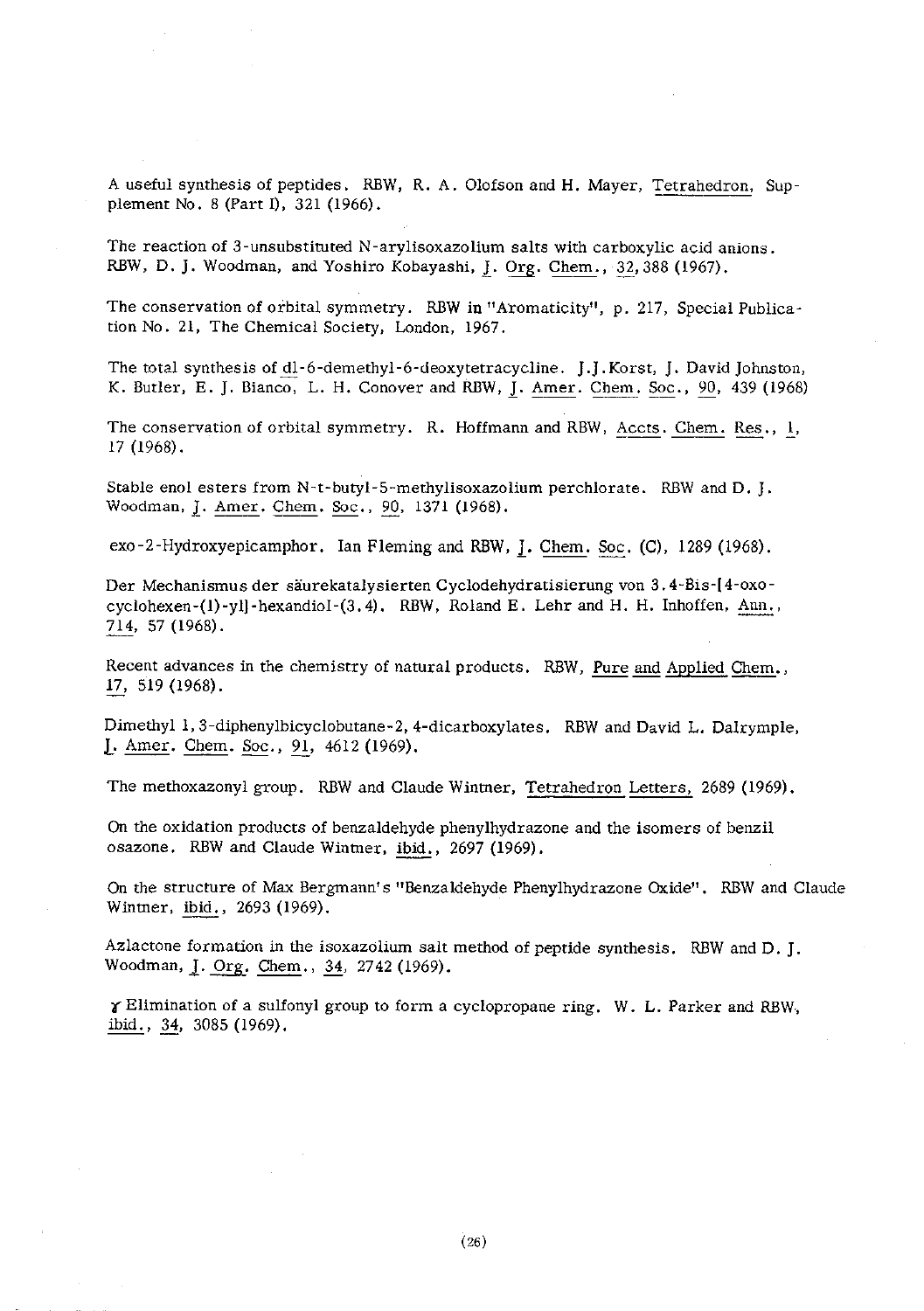Die Erhaltung der Orbitalsymmetrie. RBW and R. Hoffmann, Angew. Chem., 81, 797 (1969): Verlag Chemie, 1970.

The conservation of orbital symmetry. RBW and R. Hoffmann, Angew. Chem., Int. Ed., - 8, 781 (1969); Verlag Chemie/Academic Press, 1970.

Orbital symmetry control of chemical reactions. R. Hoffmann and RBW, Science, 167, 825 (1970).

Cycloaddition reactions of cycloheptatriene and **2,s-dimethyl-3,4-diphenylcyclopentadienone.**  K. N. Houk and RBW, J. Amer. Chem. Soc., 92, 4143 (1970).

Cycloaddition reactions of tropone and **2,s-dimethyl-3.4-diphenylcyclopentadienone.** K. N. Houk and RBW, ibid., 4145 (1970).

Photosensitive protecting groups. A. Patchornik, B. Amit and RBW, ibid., 6333 (1970).

Dithiotosylates as reagents in organic synthesis. RBW, I. J. Pachter and M. L. Scheinbaum, L. Org. Chem., **36,** 1137 (1971).

Recent advances in the chemistry of natural products. RBW, Pure and Applied Chem., 25, 283 (1971).

Neue  $\beta$ -Lactam-Antibiotika. Über die Darstellung der "7-Aminocephalocillansäure." R. Scartazzini, H. Peter, H. Bickel, K. Heusler and RBW, Helv. Chim; Acta, 55, 408 (1972).

Neue β-Lactam-Antibiotika. Über die Darstellung der 8-β-phenylacetamido-homoceph-4-em<br>5-carbonsäure (1). R. Scartazzini, J. Gosteli, H. Bickel and RBW, <u>ibid., 55</u>, 2567 (1972).<br>Das Konzept von der Erhaltung der Orbitalsy

Das Konzept von der Erhaltung der Orbitalsymmetrie. R. Hoffmann and RBW, Chemie **in** 

The total synthesis of vitamin  $B_{12}$ . RBW, <u>Pure and Applied Chem., 33</u>, 145 (1973).<br>Synthesis and revised structure of dehydroisolongistrobine. M. A. Wuonola and RBV Chem. Soc., 95, 284 (1973). Synthesis and revised structure of dehydroisolongistrobine. M. A. Wuonola and RBW, J. Amer. Chem. Soc., 95, 284 (1973).

Den reaktionskontrollerande orbitalsymmetrin. R. Hoffmann and RBW, Kemisk Tidskrift, 85, 28 (1973).

Synthesis and revised structure of isolongistrobine. M. A. Wuonola and RBW,  $\underline{\textbf{J}}$ . Amer. Chem. 28 (1973).<br>Synthesis and revised *s*<br>Soc., 95, 5098 (1973).